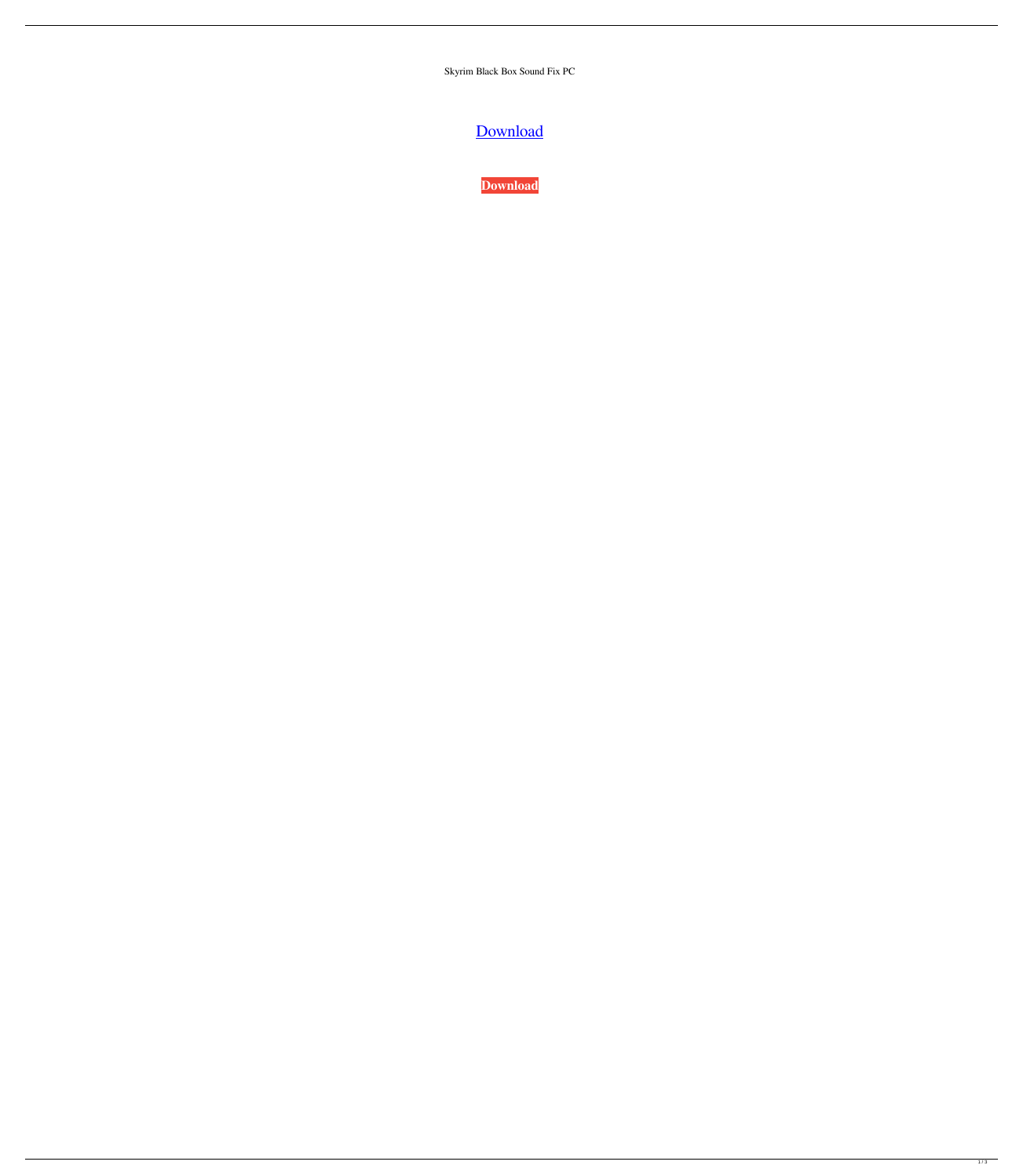Nov 17, 2020 If you have video card with SLI or Crossfire then your game will load lagging textures. This patch fixes it. Oct 17, 2020 Beside the obvious black screen bug, there is a bunch of other bugs that can be fixed or improved. Oct 18, 2020 Audio bug with . Oct 22, 2020 Another audio bug, this time with . Oct 24, 2020 Enabling the . To fix video issues on Samsung TVs: -If you are using ENB and . Oct 30, 2020 Another audio bug that can be fixed with . Nov 01, 2020 If you want to play with 40~60 FPS, then this patch will work for you. Nov 08, 2020 If you are having framerate drops, you can reduce that by lowering the texture quality. Make sure to . Nov 15, 2020 Fix for the game crashes on start. Music stops when activating combat text Nov 19, 2020 Fix for music stopping and crashing when you use the combat texts. Nov 28, 2020 Update to resolution fix for some games with a black screen during the Skyrim launcher process. A "Skyrim no more" error message will be printed for each mod you try to play. Be careful not to remove these mods. Dec 01, 2020 Fix for a black screen crash after game update. Dec 06, 2020 Modify NMM to read an option to disable mod installation. Also change the way the mod download URL is displayed. Dec 07, 2020 Another Mod configuration fix. Dec 08, 2020 Modify NMM to provide an option to remove mods. Dec 16, 2020 Another option to turn off NMM functions is now added to the preferences. Dec 18, 2020 A method to download mods via HTTP instead of manually searching for them in the NMM is implemented. Dec 26, 2020 Change the . Dec 30, 2020 Fix for the Steam update issue that will cause Skyrim to crash after the update is finished. Modpack installation issue with the . Dec 31, 2020 If Steam still freezes after the new update is installed, go back and check if all the mods have been uninstalled. Jan 16, 2021 Another mod uninstall fix. Feb 18, 2021 Snes